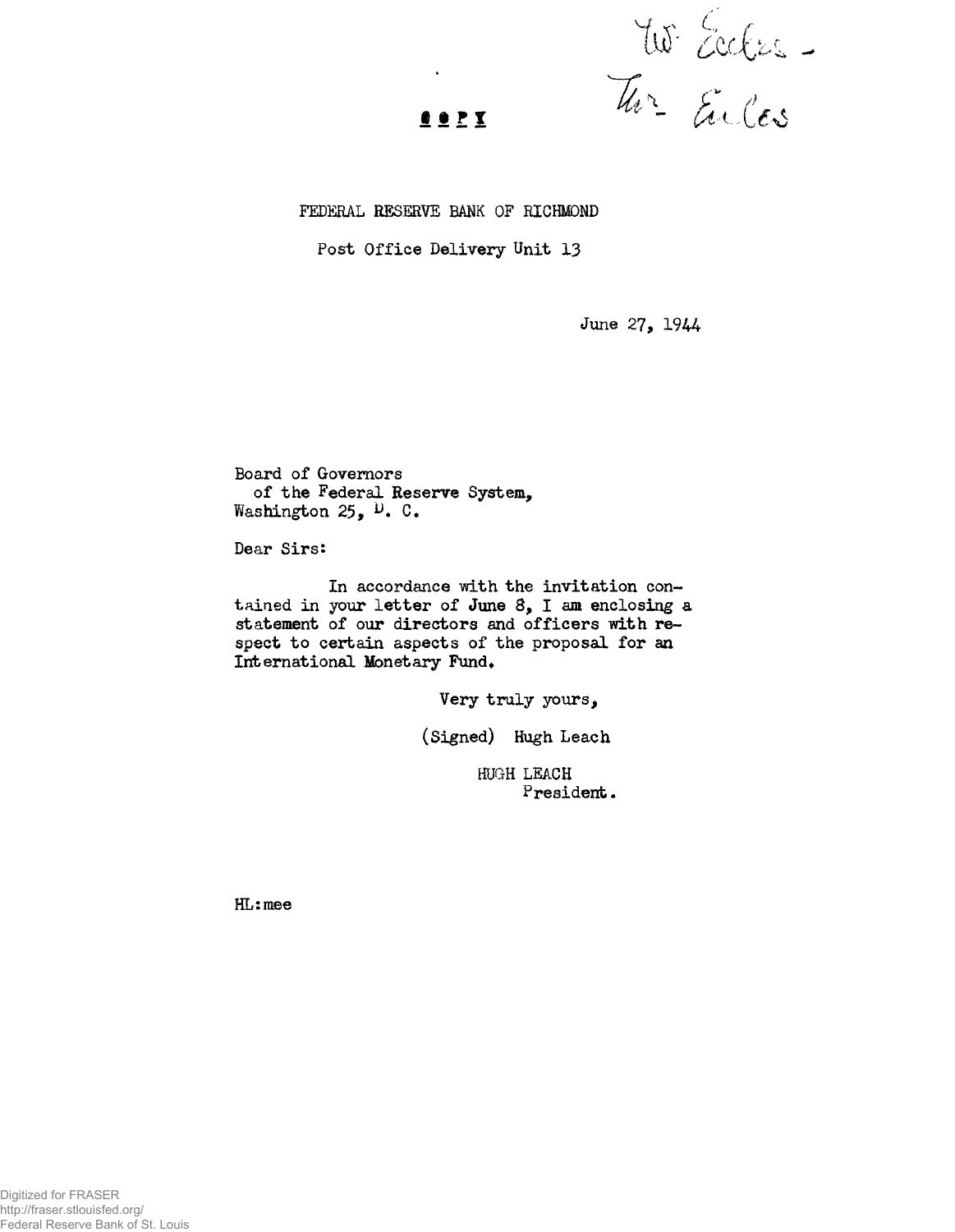Statement of the Board of Directors and Officers of the Federal Reserve Bank of Richmond with respect to the establishment of an International Monetary Fund

A conference of delegates of the United and Associated Nations has been called by the President. The conference is to meet at Bretton Woods, New Hampshire, on July 1, for the purpose of considering proposals looking to the establishment of an international monetary fund and also possibly the proposal for a Bank of Reconstruction and Development. Chairman Eccles, of the Board of Governors of the Federal Reserve System, has accepted appointment as one of the members of the American delegation to this conference.

Under date of June 8, 1944, Chester Morrill, Secretary of the Board of Governors, advised President Leach of the approaching conference and also of a meeting of certain Reserve System people, held under the auspices of the Board, in Washington, on June 6, for the purpose of considering plans for both the proposed monetary fund and bank. In this communication, Mr. Morrill mentioned the desire of the Board, expressed at the conclusion of the meeting referred to, that directors and officers of Federal Reserve banks supplement, if they so desired, views previously expressed to the Board on the international monetary fund. Albert M. Creighton, Chairman of the Conference of Chairmen, attended the meeting of June 6, on invitation of the Board of Governors, and under date of June 8 he advised Cnaiman Lassiter of this Board of the gist of the discussion at the meeting.

It will be recalled that the directors and officers of this bank submitted to the Board of Governors, on August 12, 1943, a statement concerning the Plans for the Stabilization of Post-War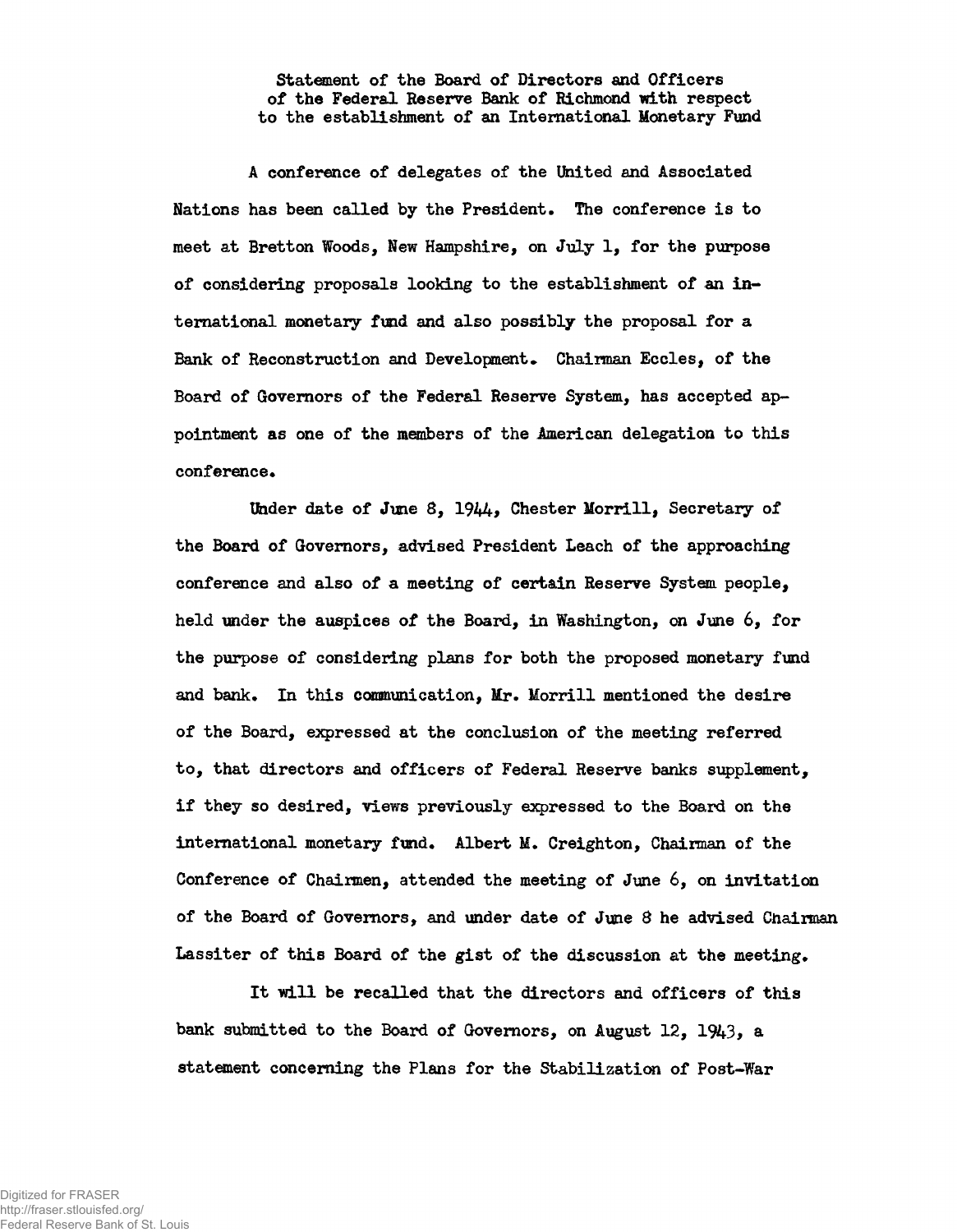Currencies. While they did not commit themselves at that time with respect to either the Keynes or the White plans for stabilization, they did express a desire that there should be no "repetition of the chaotic conditions which prevailed in the international exchanges following the conclusion of World War  $I.^{\prime\prime}$  They were therefore "hopeful that a workable plan can be evolved for the establishment of a central fund from which deficit countries may obtain temporary advances, with appropriate limitations, likely to contribute to more stable economic conditions in those countries." Continuing, they pointed out that these exchange controls which hamper international trade and finance should be removed as fast as it is consistent with the economic welfare of the countries now employing them and with the achievement of the broad purposes of the plans•

In supplementing at this time the statement of August,  $1943$ , the directors and officers logically should consider whether "a workable planri has been prepared for presentation to the July conference at Bretton Woods, and, if not, they should then point out those respects in which the plan should be amended in order to make it workable. It is the feeling of the directors and officers that the plan to be presented to the Bretton Woods conference is not workable as it stands, and to become workable certain changes are essential. Specifically, the substance of the changes which would seem to be desirable is as follows:

1. The plan to be considered at Bretton Woods, in section X, wisely recognizes distinctions between the period of transition immediately following the war, i.e., in the early post-war years, and the period following the transition during which exchange controls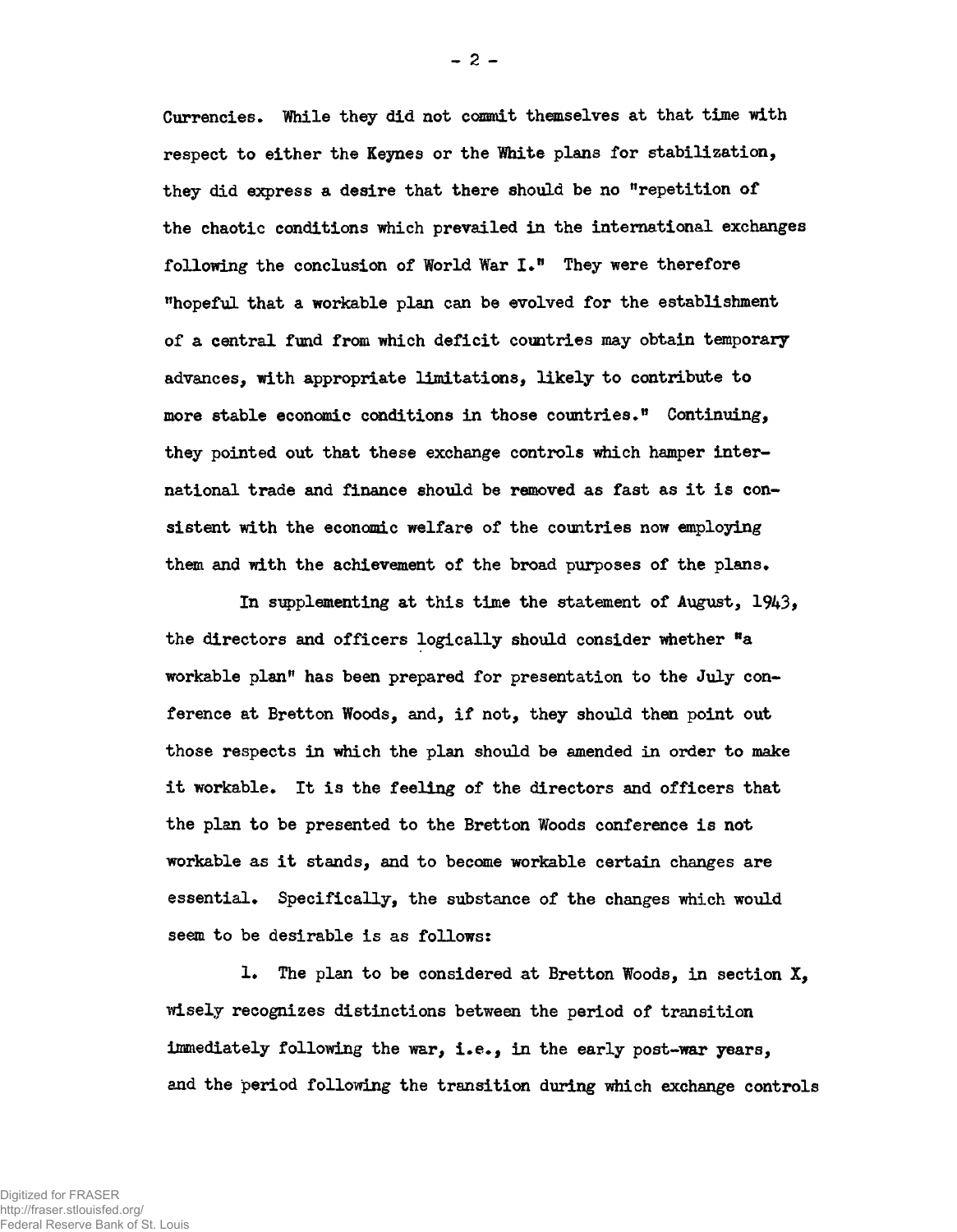of one sort and another would be abandoned. The transition period contemplated is three years. The plan does not require termination of exchange controls at the end of three years, but it does require the members to confer with the fund at that time respecting their intentions concerning the further use of exchange controls. There is involved here a question of considerable moment, for it is conceivable that, in order to achieve internal stability at a high level of employment, some member may desire to retain exchange controls well beyond the three-year period. If so, then such a country would have the advantage of those restrictions imposed by the fund upon members that have abandoned exchange controls, and at the same time it would have the advantage of exchange controls. Such a situation raises the question as to whether any plan for stabilization of exchanges is feasible during a transition period the duration of which cannot in the circumstances be defined.

If the stabilization plan is to be attempted now, it would seem that the fund should have somewhat greater authority for the transition period as well as later. As has been pointed out, section  $X$ ,  $\beta$  does not give the fund authority to require a member country to terminate exchange controls even when failure to require such termination may place heavy burdens on those countries not enjoying exchange control, particularly creditor countries. Indeed, the plan does not contemplate a recommendation by the fund that controls should be terminated by a particular member country.

It is possible that countries with frozen balances will desire to retain exchange controls as a means of bringing about conditions favorable to the liquidation of these balances. But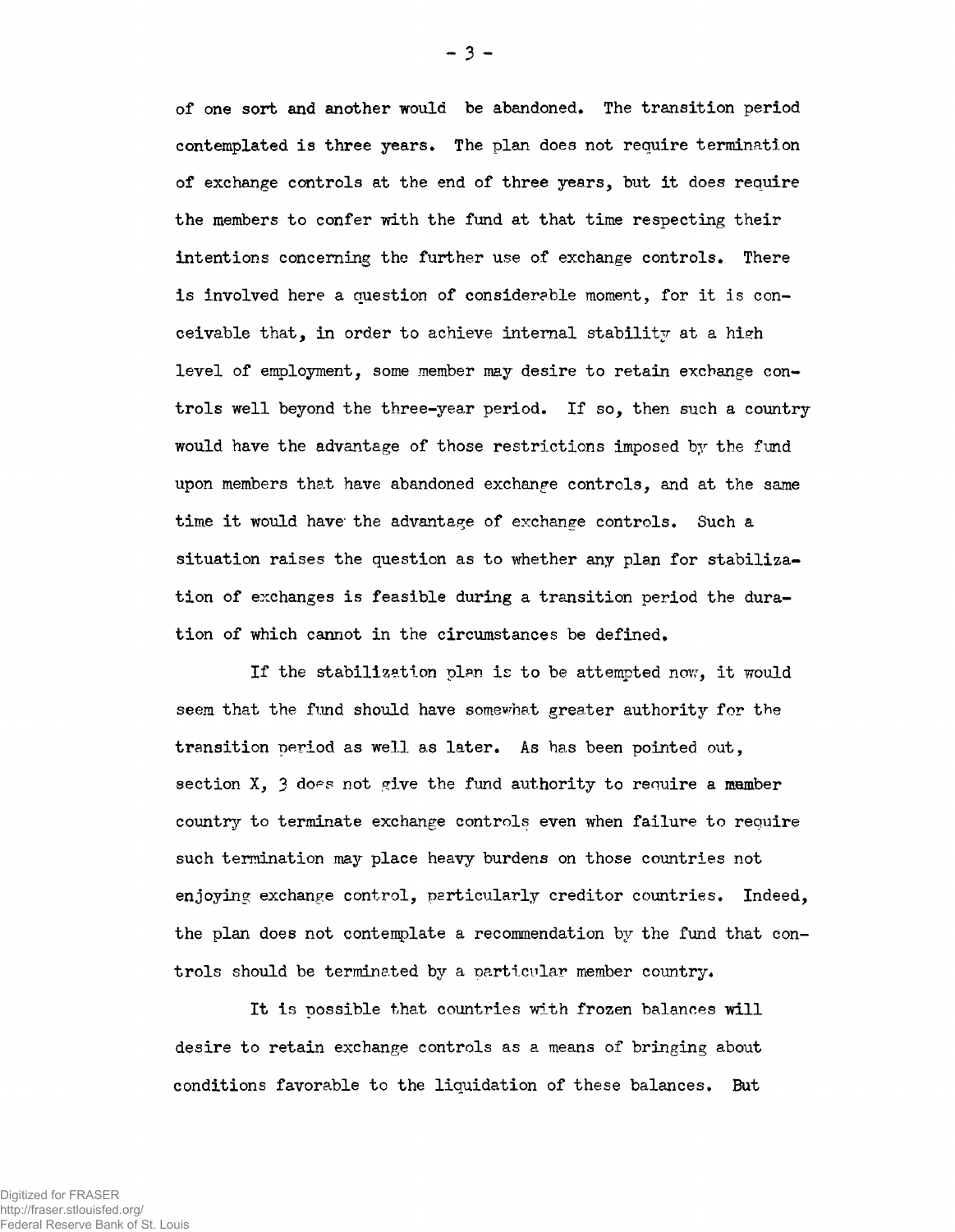such an arrangement may mean an exchange situation decidedly unfavorable to a large creditor country. Furthermore, as far as the transition period is concerned, it is important to recognize the fact that the fund alone will be only of minor significance. Therefore, care should be taken to make it clear that the fund is not to be used for purposes that can best be achieved in other ways.

2. A workable plan seems to require clarification of section VI relative to scarce currencies. If the currency of a particular member should become scarce under the plan, that currency is to be apportioned and the fund shall make a report embodying the causes of the scarcity and recommendations designed to bring it to an end. It is conceivable that the only remedy might be to borrow the scarce currency from the member country or to buy it with gold. Can a country whose currency is scarce refuse to lend or sell if a refusal is in the interest of its internal equilibrium? The position of such a country might be further complicated by the fact that its currency is on a gold basis. Might not such a country be under compulsions of one sort or another to lend or sell its currency? Does not the plan as it stands carry the probability that the creditor country whose currency is scarce might well be confronted with a dilemma? In view of these questions, it would seem desirable for the plan to contain some provision for the protection of the country whose currency is scarce, i.e., some definite limitation on its obligations to lend or sell its currency as an alternative to withdrawal from membership. As the plan stands, it is conceivable that debtor countries could place a creditor country whose currency is scarce

**- 4 -**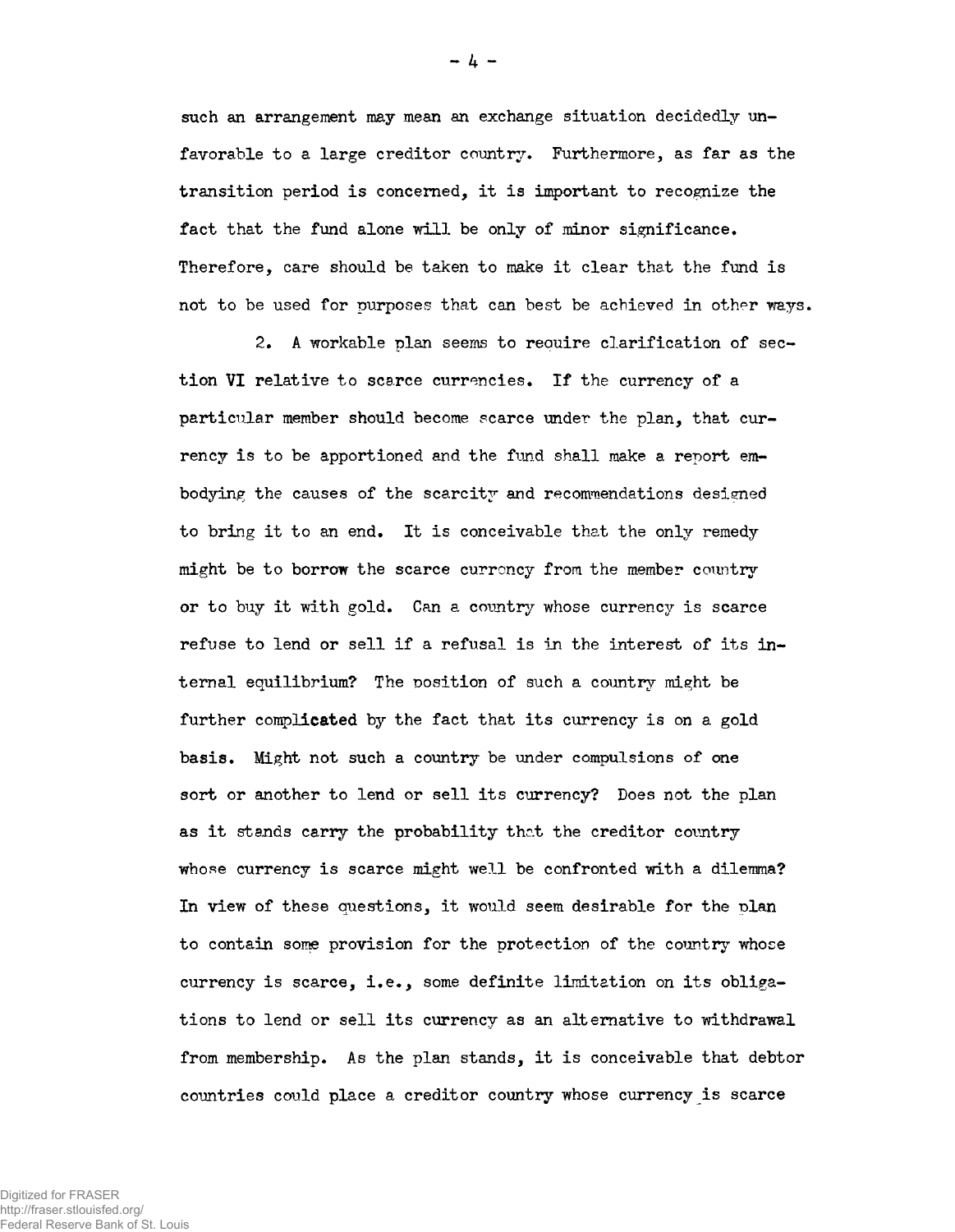in a very embarrassing position, in that its refusal to lend, or to sell its currency for gold, might be tantamount to a breakdown of the fund. This assumes, of course, the possibility that the governing board may be dominated by debtor countries.

Now that the teeth have been extracted from the plan. this country has been put in a position where it will be virtually necessary to put up more dollars because of the policies that other nations may elect to pursue. While it may be necessary for creditor countries to make concessions, it is not believed that they should make all the concessions necessary to a mutually beneficial plan.

3\* Perhaps more could be accomplished towards stabilization of the international exchanges in the transition period and the transition period itself could be shortened if an agreement could be reached among the major countries which have participated in the preparation of the plan. Thus, it might be possible to reach a fairly definite understanding respecting the measures which each of these countries proposes to pursue in its efforts to attain approximately full employment internally. In this way, perhaps, exchange controls on the part of some of them might be terminated sooner. Perhaps it would be possible for the chief creditor countries included in this lesser group to come to some understanding with respect to ways and means of financing the chief deficit countries in the same group, and a plan for extending the necessary credit might conceivably be worked out. Moreover, this plan might include the frozen funds problem confronting any debtor country. Obviously, if these things could

 $-5 -$